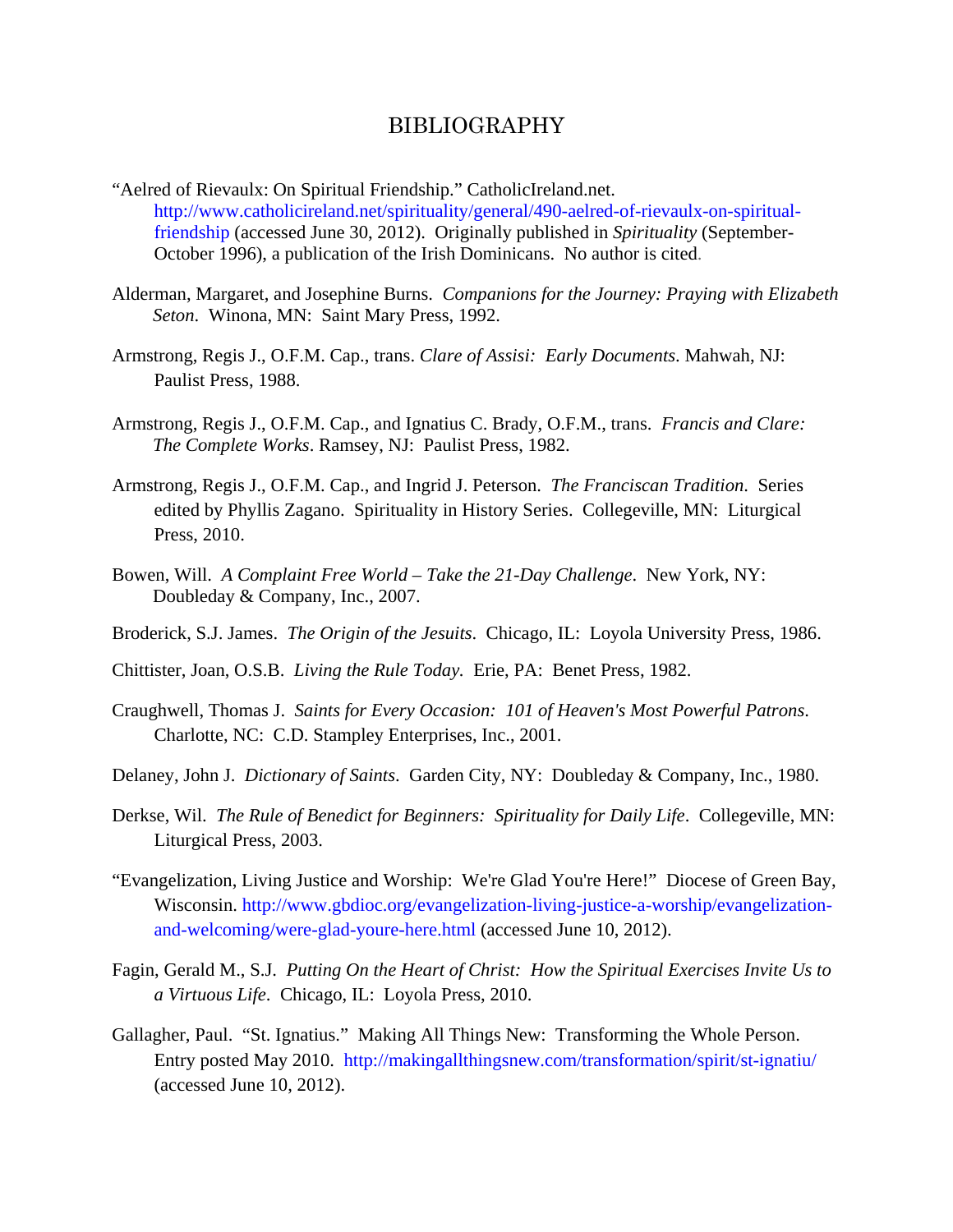- Goncalves da Câmara, Luís, S.J. *Remembering Iñigo: Glimpses of the Life of Saint Ignatius of Loyola; The Memoriale of Luís Goncalves da Câmara*. Translated by Alexander Eaglestone and Joseph A. Munitiz, S.J. Saint Louis, MO: The Institute of Jesuit Sources, 2004.
- González-Balado, José Luis. *Mother Teresa of Calcutta: In My Own Words*. Liguori, MO: Liguori Publications, 1996.
- Gula, Richard M. *The Way of Goodness and Holiness: A Spirituality for Pastoral Ministers*. Collegeville, MN: Liturgical Press, 2011.
- Hays, Edward M. *Secular Sanctity: Looking at Everyday Life from the Inside and Seeing It Charged with Divine Mystery*. Ramsey, NJ: Paulist Press, 1980.
- Kelly, Ellin and Annabelle Melville, eds. *Elizabeth Seton: Selected Writings*. New York: Paulist Press, 1987.
- Kulzer, Linda and Roberta Bondi, eds. *Benedict in the World.* Collegeville, MN: The Order of Saint Benedict, 2002.
- Lakeland, Paul. *Catholicism at the Crossroads: How the Laity Can Save the Church*. New York, NY: The Continuum International Publishing Group, Inc., 2007.
- Martin, James, S.J. *Becoming Who You Are: Insights On the True Self from Thomas Merton and Other Saints*. Mahwah, NJ: Hidden Spring (Paulist Press), 2006.
- Martin, James, S.J. *The Jesuit Guide to (almost) Everything: A Spirituality of Real Life*. New York, NY: HarperCollins Publishers, 2010.
- Missionaries of Charity. "Centenary of Mother Teresa's Birth." Mother Teresa. http://www.motherteresa.org/Centenary/English/Index\_Centenary2.html (accessed July 7, 2012).
- McBrien, Richard P. *Lives of the Saints: from Mary and St. Francis of Assisi to John XXIII and Mother Teresa.* San Francisco, CA: HarperSanFrancisco (Division of HarperCollins Publishers), 2001.
- Morneau, Robert. "*Stewardship: Mentors and Models*." Plenary session, International Catholic Stewardship Council Convention, Orlando, FL, October 24, 2011.
- Morneau, Robert. "*Tending the Soul: Twelve Gardens of Stewardship*." Spiritual Day of Reflection, St. Michael Parish, Olympia, Florida, March 2, 2002.
- Mother Teresa of Calcutta. *Mother Teresa: Come Be My Light the Private Writings of the Saint of Calcutta*. Edited by Brian Kolodiejchuk. New York, NY: Doubleday Broadway Publishing Group, 2007.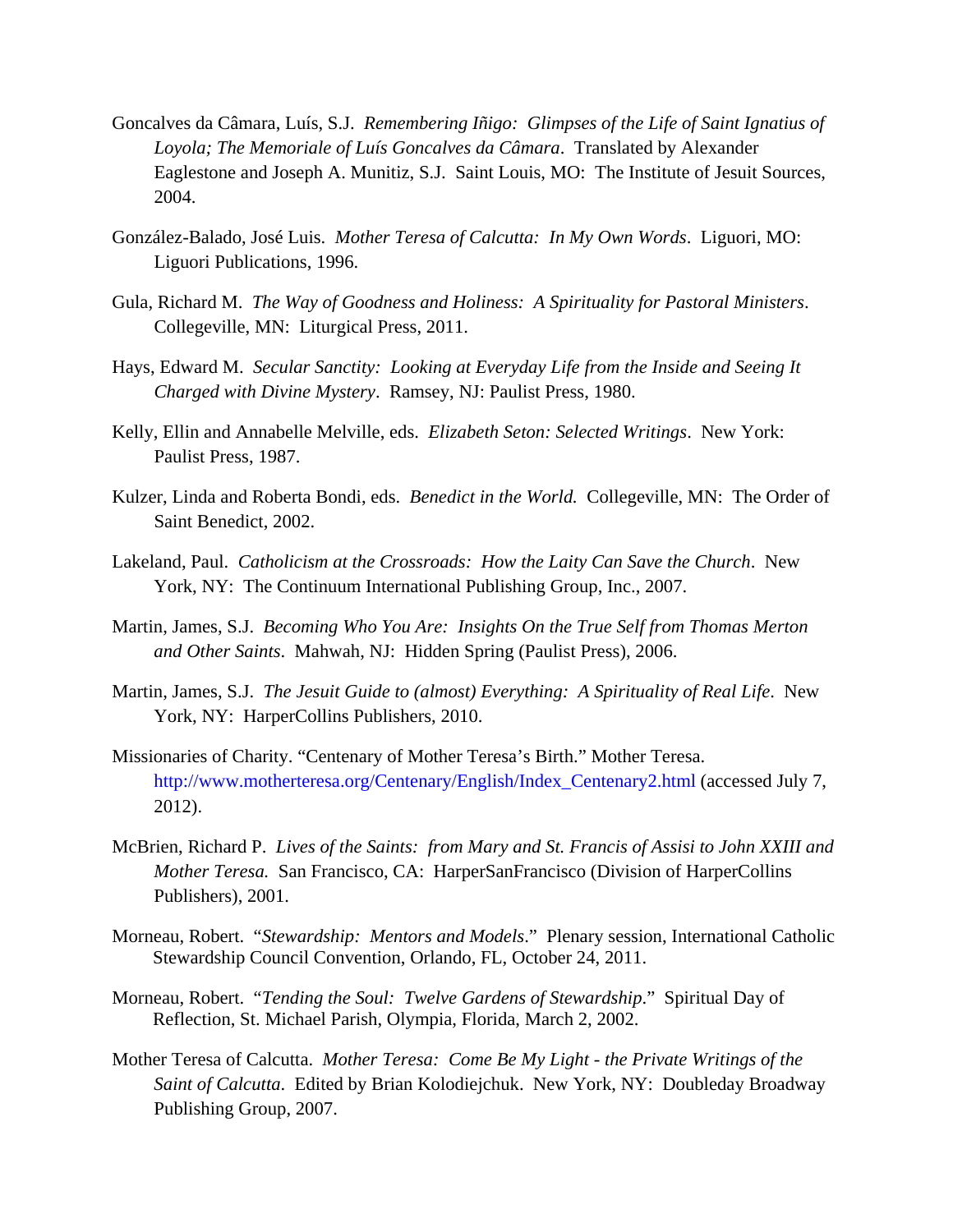- Mother Teresa of Calcutta. *No Greater Love*. Edited by Becky Benenate and Joseph Durepos. New York, NY: MJF Books, 1997.
- Mother Teresa of Calcutta. *A Simple Path*. Compiled by Lucinda Vardey. New York, NY: Ballantine Books, 1995.
- "Mother Teresa of Calcutta (1910-1997)." The Vatican Website. http://www.vatican.va/news\_services/liturgy/saints/ns\_lit\_doc\_20031019\_madreteresa\_en.html (accessed July 7, 2012).
- "New Evangelization: Evangelization and Lives of the Saints." Diocese of Rockville Centre, New York. http://www.drvc.org/new-evangelization-office/pamphlets.html (accessed June 10, 2012).
- "Office of Synod Implementation: What You Can Do; Evangelization and 'The New Evangelization'." Archdiocese of Los Angeles, California. http://www.archdiocese.la/synod/you/index.html (accessed June 10, 2012).
- Rapley, Elizabeth. *The Lord as Their Portion: The Story of the Religious Orders and How They Shaped Our World*. Grand Rapids, MI: Wm. B. Eedmans Publishing Co., 2011.
- St. Aelred of Rievaulx. *Spiritual Friendship*. Translated by Lawrence C. Braceland, S.J. Collegeville, MN: Liturgical Press, 2010.
- St. Benedict of Nursia. *The Rule of Saint Benedict: A Contemporary Paraphrase*. Paraphrased by Jonathan Wilson-Hartgrove. Brewster, MA: Paraclete Press, 2012.
- St. Benedict of Nursia. *The Rule of Saint Benedict*. Edited by David W. Cotter, OSB. Translated by Leonard J. Doyle. Collegeville, MN: Liturgical Press, 2001.
- Schorn, Joel. *Holy Simplicity: The Little Way of Mother Teresa, Dorothy Day and Thérèse of Lisieux*. Cincinnati, OH: St. Anthony Messenger Press, 2008.
- Second Vatican Council. "Chapter V: The Universal Call to Holiness in the Church." In *Lumen Gentium: Dogmatic Constitution On the Church*. Vatican City: His Holiness Pope Paul VI, 1964.
- Squire, O.P., Aelred. "Friendship and Spiritual Direction." *Monastic Studies* 12 (1976): 227- 38.
- "Tips and Advice: Daily Marriage Tips." For Your Marriage: An Initiative of the United States Conference of Catholic Bishops. http://foryourmarriage.org/category/marriage-resource-center/daily-tip/ (accessed July 8, 2012).